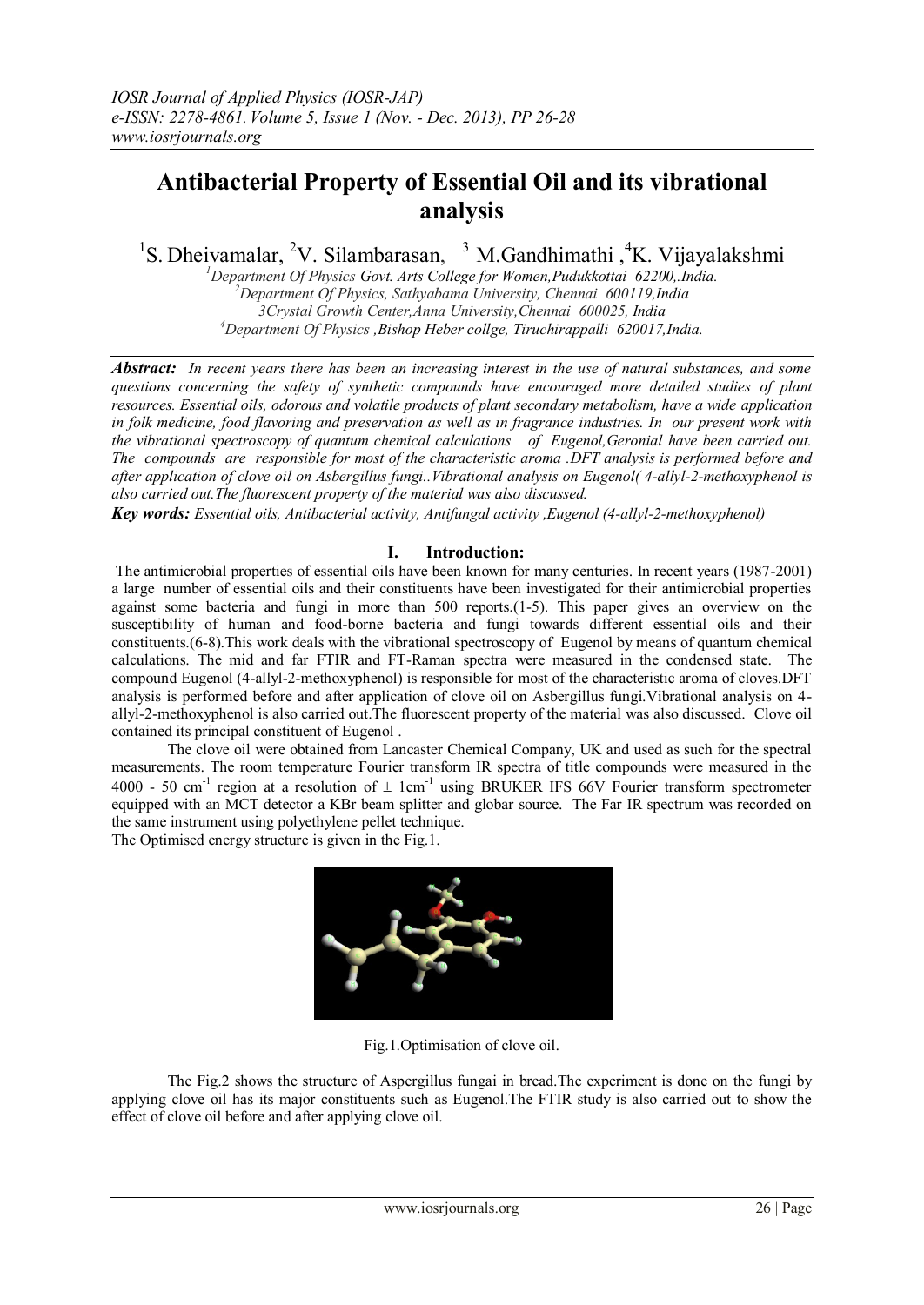

Fig.2.growth of Aspergillus fungai in bread

The florescent property of the clove oil also was carried to show the electron transition during the reaction clove oil on Aspergillus fungi.The Homo energy,Lumo energy of the molecule was also carried out to show the property of electron transfer.

## **Electron transformation in HOMO state**



**Electron spin polarization of clove oil**



## **Vibrational analysis OF CLOVE OIL using FTIR METHOD**:

| Vibratial assignments in clove oil |                        | Vibrational analysis of <i>Aspergillus</i> fungi in<br>the presence of clove oil |                   |
|------------------------------------|------------------------|----------------------------------------------------------------------------------|-------------------|
| Frequency in cm                    | Assignment of the peak | Frequency in cm                                                                  | Assignment<br>-of |
|                                    |                        |                                                                                  | the peak          |
| 3942.46                            | O-H stretching         | 3343.20                                                                          | O-H stretching    |
| 3822.69                            | O-H stretching         | 3179.59                                                                          | O-H stretching    |
| 3717.77                            | O-H stretching         | 2923.45                                                                          | O-H stretching    |
| 3604.20                            | O-H stretching         | 2163.71                                                                          | $C=C$ stretching  |
| 3498.57                            | O-H stretching         | 1637.31                                                                          | C-H Finger print  |
|                                    |                        |                                                                                  | region            |
| 3390.71                            | O-H stretching         | 1515.58                                                                          | C-C Stretching    |
| 2859.02                            | C-H Stretching         | 1439.41                                                                          | C=H Bending       |